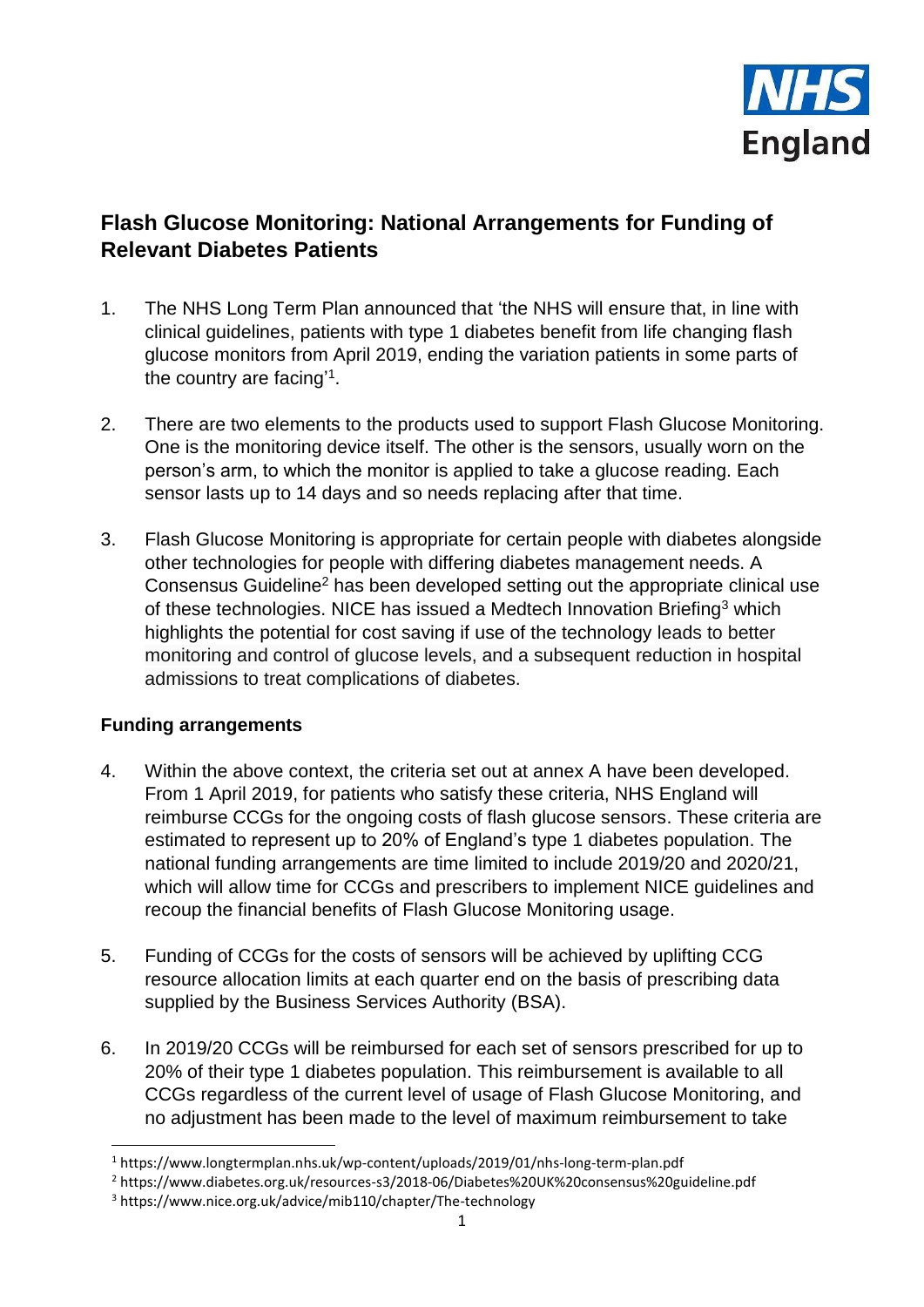account of existing CCG expenditure on Flash Glucose Monitoring, In 2019/20 CCGs will be reimbursed £26.03 for each sensor prescribed. This takes into account a proportion of the cost savings to CCGs from a reduced requirement to fund testing strips for finger-prick blood glucose monitoring<sup>4</sup>.

- 7. Annex B sets out the maximum amounts that will be reimbursed to CCGs under these arrangements. This has been calculated on the basis of 20% of their type 1 diabetes population (as set out in the 2017/18 National Diabetes Audit<sup>5</sup>) using sensors at an annual cost of £676.78 per each patient's sensor sets.
- 8. CCGs may wish to agree to make Flash Glucose Monitoring available to additional groups of patients who are not covered within the national criteria (annex A). These patients would not be covered by the reimbursement arrangements. CCGs should consider this provision for patients who do not fall within the criteria at annex A if they: fall within existing individual CCG criteria for its use, and; there have been observable improvements in their glucose management or psychosocial wellbeing.
- 9. In line with wider arrangements for Health and Justice services, the funding for Flash Glucose Monitoring for these patients is within the overall Health and Justice allocations for 2019/20. Reflecting the importance of equity of access for Health and Justice patients, the criteria and approaches set out in this guidance should also be applied to this patient group. A dataset will be developed by the BSA and the NHS England Health and Justice team to support identification of assessment of access. Once a person leaves a Health & Justice setting, the relevant CCG will commence receiving reimbursement for that patient.

## **Identification of patients appropriate for Flash Glucose Monitoring**

- 10. Consideration of whether a person may be appropriate for Flash Glucose Monitoring and satisfies the criteria may form part of their annual diabetes review, or a review that takes place as a result of other changes in their diabetes needs.
- 11. In many areas people with type 1 diabetes have their care and treatment managed within secondary care. However, in some CCGs there are arrangements for type 1 diabetes to be managed in primary care. The setting in which consideration of whether a person satisfies the attached criteria is for local determination, but it may be desirable for this to take place in whichever setting these wider care management responsibilities are carried out for a given patient.
- 12. Consideration of whether patients satisfy the criteria for Flash Glucose Monitoring is a separate matter to initiating them into use of the product. Appropriate local arrangements should be used (or developed where they are not in place) for this,

**.** 

<sup>4</sup> The gross cost of each sensor is £32.47. The reimbursement amount has been offset by modelling that, prior to using flash glucose monitoring, patients can be expected to have been using blood glucose testing strips, representing a cost to the CCG that will no longer be incurred. The savings from two testing strips per day have therefore been built into the reimbursement level.

<sup>5</sup> https://digital.nhs.uk/data-and-information/publications/statistical/national-diabetes-audit/report-1-careprocesses-and-treatment-targets-2017-18-short-report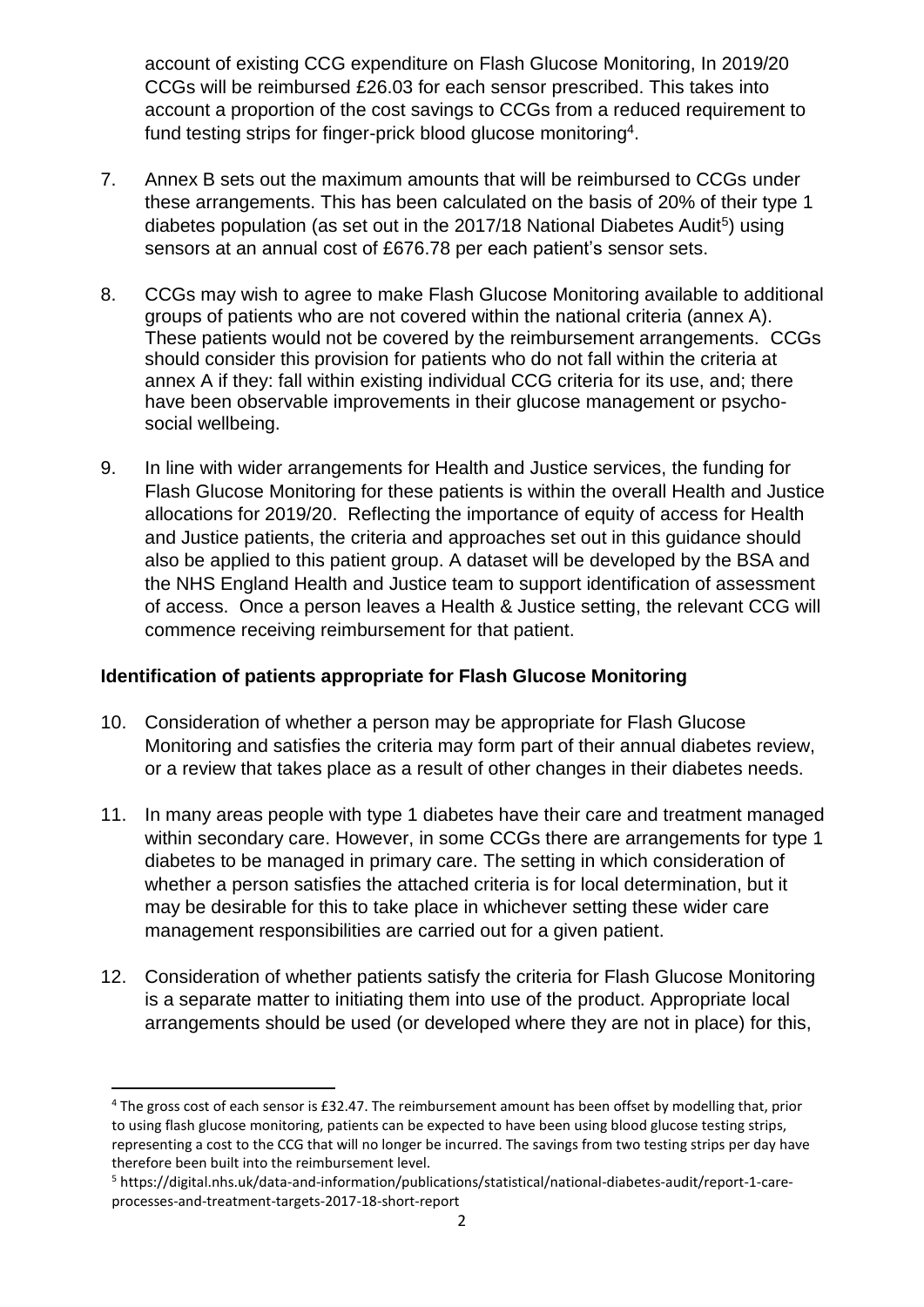having regard to which staff and services have received appropriate training on the initiation and use of Flash Glucose Monitoring products.

13. Where Flash Glucose Monitoring is initiated in secondary care, long term prescribing responsibility is generally taken by primary care. This does not preclude, where appropriate, clinical oversight of a person's use of Flash Glucose Monitoring remaining within secondary care alongside wider management of their diabetes.

# **Annex A: Criteria for NHS England Flash Glucose Monitoring Reimbursement**

1. People with Type 1 diabetes

OR with any form of diabetes on hemodialysis and on insulin treatment

*who, in either of the above, are clinically indicated as requiring intensive monitoring >8 times daily, as demonstrated on a meter download/review over the past 3 months*

OR with diabetes associated with cystic fibrosis on insulin treatment

- 2. Pregnant women with Type 1 Diabetes 12 months in total inclusive of postdelivery period.
- 3. People with Type 1 diabetes unable to routinely self-monitor blood glucose due to disability who require carers to support glucose monitoring and insulin management.
- 4. People with Type 1 diabetes for whom the specialist diabetes MDT determines have occupational (e.g. working in insufficiently hygienic conditions to safely facilitate finger-prick testing) or psychosocial circumstances that warrant a 6 month trial of Libre with appropriate adjunct support.
- 5. Previous self-funders of Flash Glucose Monitors with Type 1 diabetes where those with clinical responsibility for their diabetes care are satisfied that their clinical history suggests that they would have satisfied one or more of these criteria prior to them commencing use of Flash Glucose Monitoring had these criteria been in place prior to April 2019 AND has shown improvement in HbA1c since selffunding.
- *6.* For those with Type 1 diabetes and recurrent severe hypoglycemia or impaired awareness of hypoglycemia, NICE suggests that Continuous Glucose Monitoring with an alarm is the standard. Other evidence-based alternatives with NICE guidance or NICE TA support are pump therapy, psychological support, structured education, islet transplantation and whole pancreas transplantation. However, if the person with diabetes and their clinician consider that a Flash Glucose Monitoring system would be more appropriate for the individual's specific situation, then this can be considered.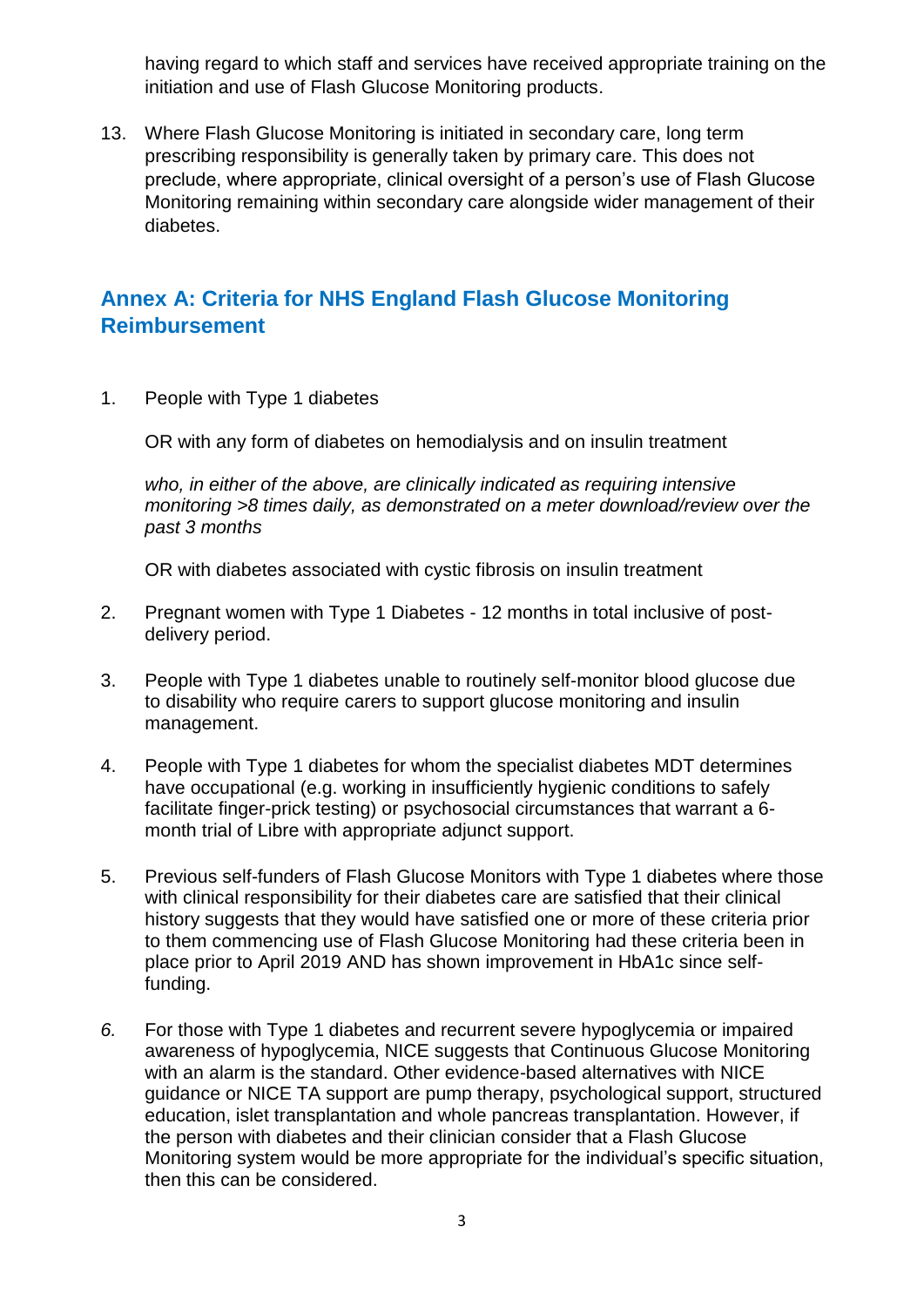#### **Other requirements:**

- 1. Education on Flash Glucose Monitoring has been provided (online or in person)
- 2. Agree to scan glucose levels no less than 8 times per day and use the sensor >70% of the time.
- 3. Agree to regular reviews with the local clinical team.
- 4. Previous attendance, or due consideration given to future attendance, at a Type 1 diabetes structured education programme (DAFNE or equivalent if available locally)

#### *Note:*

*Continuing prescription for long-term use of Flash Glucose Monitoring-post initial 6 months- would be contingent upon evidence of agreeing with the above conditions and that on-going use of the Flash Glucose Monitoring is demonstrably improving an individual's diabetes self-management- for example improvement of HbA1c or Time In Range; improvement in symptoms such as DKA or hypoglycaemia; or improvement in psycho-social wellbeing.*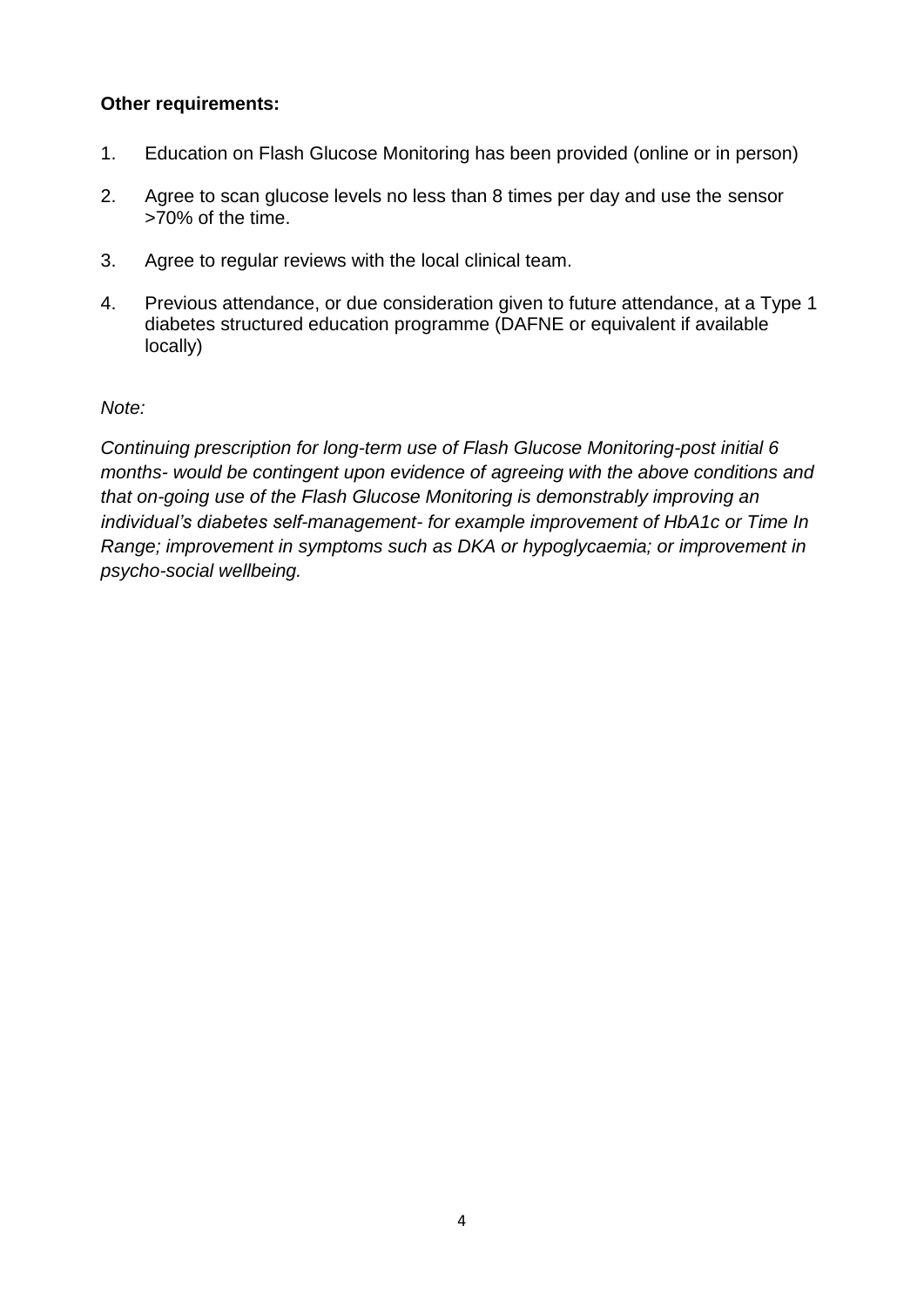# **Annex B-Maximum CCG reimbursement levels 2019/20**

| <b>CCG</b>                                         | No. of patients<br>with Type 1 | 20% of T1<br>patients | <b>Implied total CCG</b><br>reimbursement |
|----------------------------------------------------|--------------------------------|-----------------------|-------------------------------------------|
|                                                    | <b>Diabetes</b>                |                       | (E)                                       |
| <b>DARLINGTON CCG</b>                              | 560                            | 112                   | 75,799                                    |
| DURHAM DALES, EASINGTON &<br><b>SEDGEFIELD CCG</b> | 1,625                          | 325                   | 219,954                                   |
| <b>NORTH DURHAM CCG</b>                            | 1,485                          | 297                   | 201,004                                   |
| HARTLEPOOL AND STOCKTON-ON-<br><b>TEES CCG</b>     | 1,430                          | 286                   | 193,559                                   |
| NORTHUMBERLAND CCG                                 | 1,755                          | 351                   | 237,550                                   |
| SOUTH TEES CCG                                     | 1,350                          | 270                   | 182,731                                   |
| <b>SOUTH TYNESIDE CCG</b>                          | 785                            | 157                   | 106,254                                   |
| <b>SUNDERLAND CCG</b>                              | 1,430                          | 286                   | 193,559                                   |
| <b>BLACKBURN WITH DARWEN CCG</b>                   | 635                            | 127                   | 85,951                                    |
| <b>BOLTON CCG</b>                                  | 1,055                          | 211                   | 142,801                                   |
| <b>BURY CCG</b>                                    | 775                            | 155                   | 104,901                                   |
| CHORLEY AND SOUTH RIBBLE CCG                       | 805                            | 161                   | 108,962                                   |
| <b>OLDHAM CCG</b>                                  | 795                            | 159                   | 107,608                                   |
| <b>EAST LANCASHIRE CCG</b>                         | 1,625                          | 325                   | 219,954                                   |
| <b>EASTERN CHESHIRE CCG</b>                        | 885                            | 177                   | 119,790                                   |
| HEYWOOD, MIDDLETON & ROCHDALE<br>CCG               | 905                            | 181                   | 122,497                                   |
| <b>GREATER PRESTON CCG</b>                         | 885                            | 177                   | 119,790                                   |
| <b>HALTON CCG</b>                                  | 615                            | 123                   | 83,244                                    |
| <b>SALFORD CCG</b>                                 | 950                            | 190                   | 128,588                                   |
| NORTH CUMBRIA CCG                                  | 1,860                          | 372                   | 251,762                                   |
| <b>KNOWSLEY CCG</b>                                | 785                            | 157                   | 106,254                                   |
| MORECAMBE BAY CCG                                  | 1,605                          | 321                   | 217,246                                   |
| SOUTH CHESHIRE CCG                                 | 785                            | 157                   | 106,254                                   |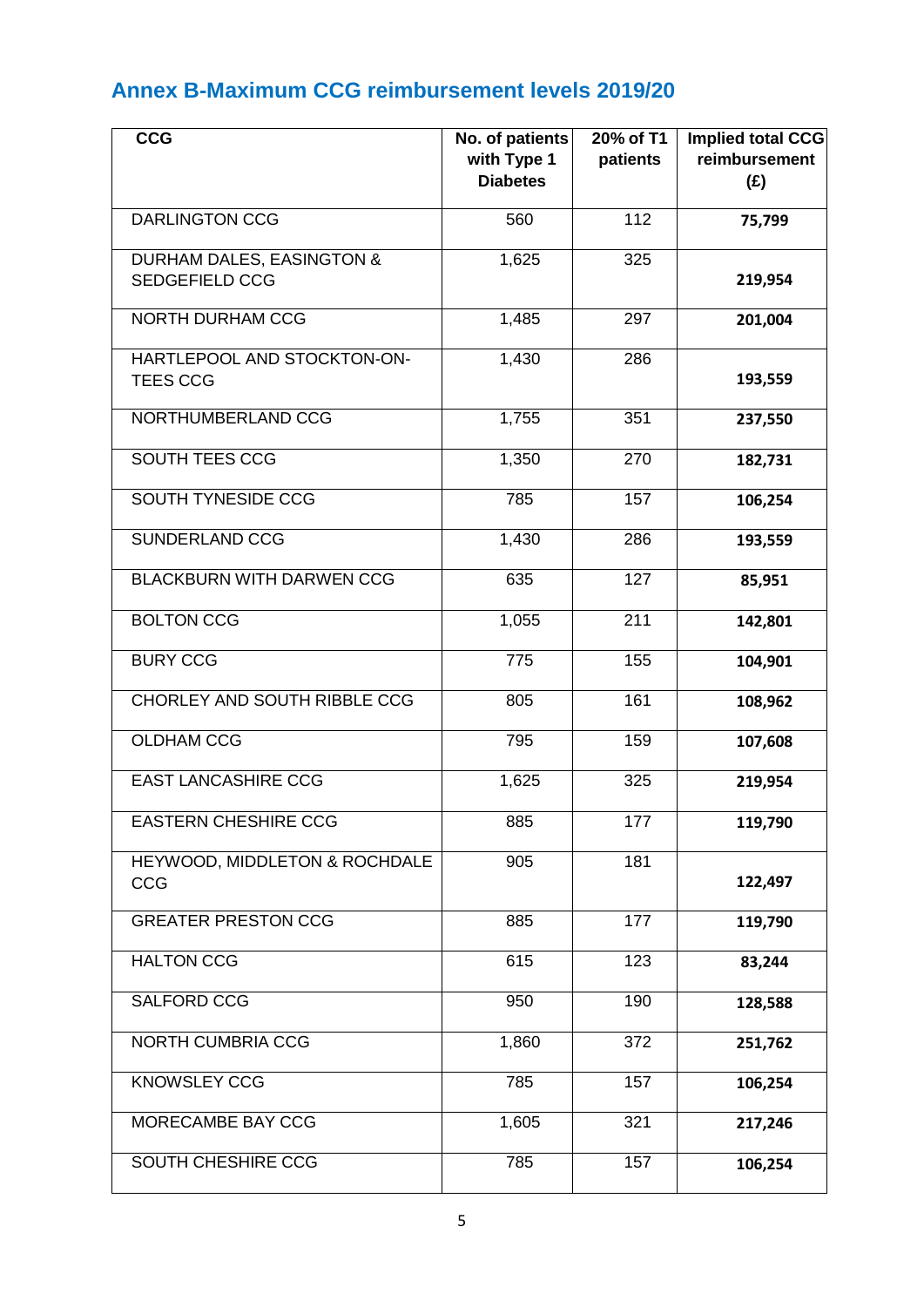| <b>CCG</b>                                        | No. of patients<br>with Type 1<br><b>Diabetes</b> | 20% of T1<br>patients | <b>Implied total CCG</b><br>reimbursement<br>(E) |
|---------------------------------------------------|---------------------------------------------------|-----------------------|--------------------------------------------------|
| <b>SOUTH SEFTON CCG</b>                           | 730                                               | 146                   | 98,810                                           |
| SOUTHPORT AND FORMBY CCG                          | 560                                               | 112                   | 75,799                                           |
| <b>STOCKPORT CCG</b>                              | 1,360                                             | 272                   | 184,084                                          |
| ST HELENS CCG                                     | 1,000                                             | 200                   | 135,356                                          |
| TAMESIDE AND GLOSSOP CCG                          | 950                                               | 190                   | 128,588                                          |
| <b>TRAFFORD CCG</b>                               | 980                                               | 196                   | 132,649                                          |
| <b>VALE ROYAL CCG</b>                             | 520                                               | 104                   | 70,385                                           |
| <b>WARRINGTON CCG</b>                             | 1,030                                             | 206                   | 139,417                                          |
| <b>WEST CHESHIRE CCG</b>                          | 1,095                                             | 219                   | 148,215                                          |
| <b>WEST LANCASHIRE CCG</b>                        | 475                                               | 95                    | 64,294                                           |
| <b>WIGAN BOROUGH CCG</b>                          | 1,460                                             | 292                   | 197,620                                          |
| <b>FYLDE &amp; WYRE CCG</b>                       | 630                                               | 126                   | 85,274                                           |
| AIREDALE, WHARFEDALE AND CRAVEN<br>CCG            | 640                                               | 128                   | 86,628                                           |
| <b>BARNSLEY CCG</b>                               | 1,125                                             | 225                   | 152,276                                          |
| <b>BASSETLAW CCG</b>                              | 490                                               | 98                    | 66,324                                           |
| <b>BRADFORD DISTRICTS CCG</b>                     | 1,350                                             | 270                   | 182,731                                          |
| <b>CALDERDALE CCG</b>                             | 880                                               | 176                   | 119,113                                          |
| <b>BRADFORD CITY CCG</b>                          | 335                                               | 67                    | 45,344                                           |
| DONCASTER CCG                                     | 1,410                                             | 282                   | 190,852                                          |
| <b>EAST RIDING OF YORKSHIRE CCG</b>               | 845                                               | 169                   | 114,376                                          |
| <b>GREATER HUDDERSFIELD CCG</b>                   | 1,475                                             | 295                   | 199,650                                          |
| HAMBLETON, RICHMONDSHIRE AND<br><b>WHITBY CCG</b> | 620                                               | 124                   | 83,921                                           |
| HARROGATE AND RURAL DISTRICT<br>CCG               | 785                                               | 157                   | 106,254                                          |
| <b>HULL CCG</b>                                   | 1,410                                             | 282                   | 190,852                                          |
| NORTH EAST LINCOLNSHIRE CCG                       | 740                                               | 148                   | 100,163                                          |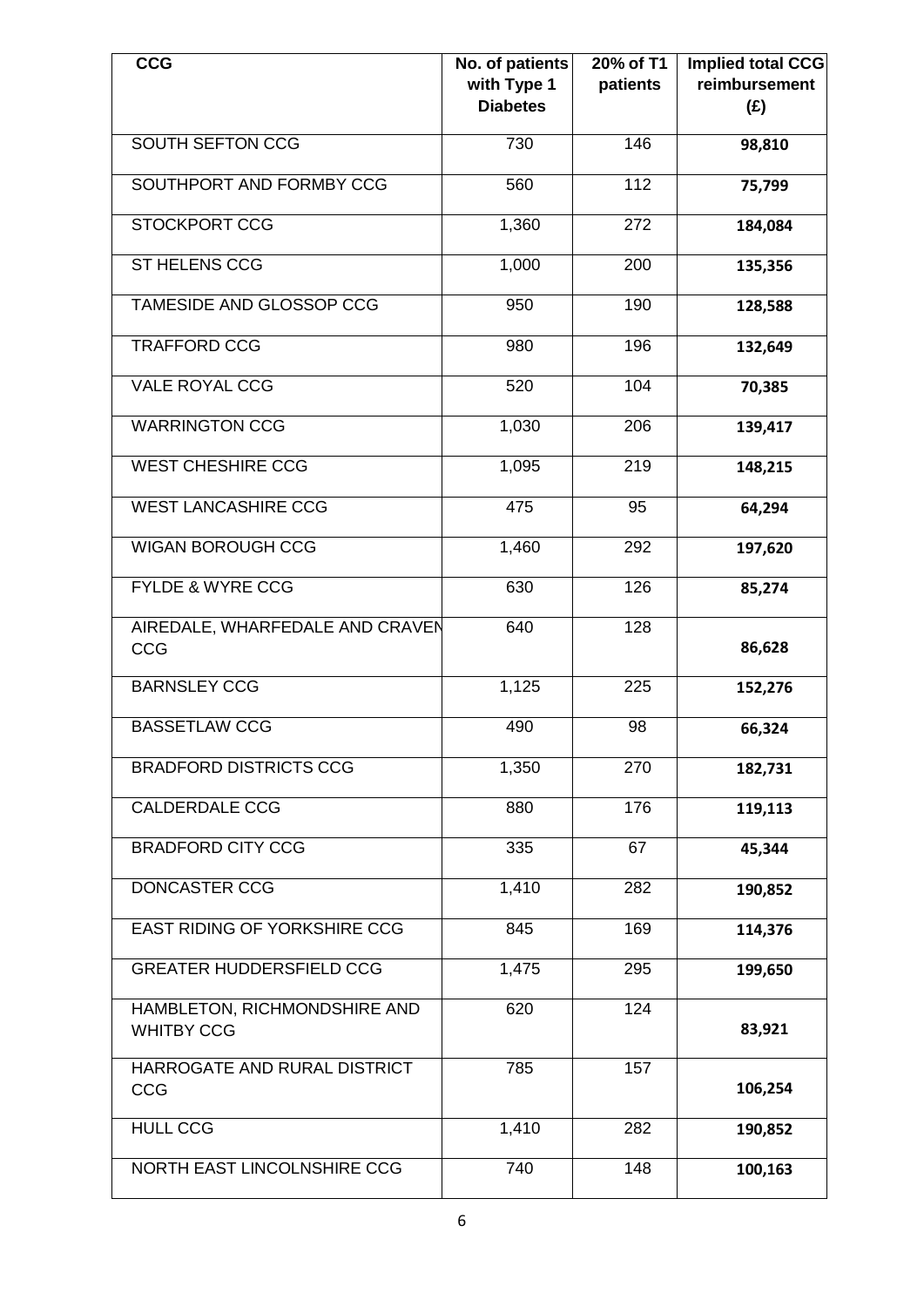| <b>CCG</b>                             | No. of patients<br>with Type 1<br><b>Diabetes</b> | 20% of T1<br>patients | Implied total CCG<br>reimbursement<br>(E) |
|----------------------------------------|---------------------------------------------------|-----------------------|-------------------------------------------|
| <b>NORTH KIRKLEES CCG</b>              | 675                                               | 135                   | 91,365                                    |
| NORTH LINCOLNSHIRE CCG                 | 795                                               | 159                   | 107,608                                   |
| ROTHERHAM CCG                          | 1,160                                             | 232                   | 157,013                                   |
| <b>SCARBOROUGH AND RYEDALE CCG</b>     | 535                                               | 107                   | 72,415                                    |
| SHEFFIELD CCG                          | 2,705                                             | 541                   | 366,138                                   |
| <b>VALE OF YORK CCG</b>                | 1,635                                             | 327                   | 221,307                                   |
| <b>WAKEFIELD CCG</b>                   | 1,700                                             | 340                   | 230,105                                   |
| <b>LINCOLNSHIRE EAST CCG</b>           | 1,045                                             | 209                   | 141,447                                   |
| <b>CORBY CCG</b>                       | 320                                               | 64                    | 43,314                                    |
| EAST LEICESTERSHIRE AND RUTLAND<br>CCG | 1,565                                             | 313                   | 211,832                                   |
| <b>EREWASH CCG</b>                     | 485                                               | 97                    | 65,648                                    |
| <b>HARDWICK CCG</b>                    | 570                                               | 114                   | 77,153                                    |
| LEICESTER CITY CCG                     | 1,505                                             | 301                   | 203,711                                   |
| <b>LINCOLNSHIRE WEST CCG</b>           | 1,010                                             | 202                   | 136,710                                   |
| MANSFIELD & ASHFIELD CCG               | 1,030                                             | 206                   | 139,417                                   |
| <b>MILTON KEYNES CCG</b>               | 1,175                                             | 235                   | 159,043                                   |
| <b>NENE CCG</b>                        | 2,965                                             | 593                   | 401,331                                   |
| NEWARK & SHERWOOD CCG                  | 620                                               | 124                   | 83,921                                    |
| NORTH DERBYSHIRE CCG                   | 1,400                                             | 280                   | 189,498                                   |
| NOTTINGHAM CITY CCG                    | 1,440                                             | 288                   | 194,913                                   |
| NOTTINGHAM NORTH & EAST CCG            | 760                                               | 152                   | 102,871                                   |
| NOTTINGHAM WEST CCG                    | 435                                               | 87                    | 58,880                                    |
| <b>RUSHCLIFFE CCG</b>                  | 510                                               | 102                   | 69,032                                    |
| SOUTH WEST LINCOLNSHIRE CCG            | 590                                               | 118                   | 79,860                                    |
| SOUTHERN DERBYSHIRE CCG                | 2,295                                             | 459                   | 310,642                                   |
| <b>WEST LEICESTERSHIRE CCG</b>         | 1,855                                             | 371                   | 251,085                                   |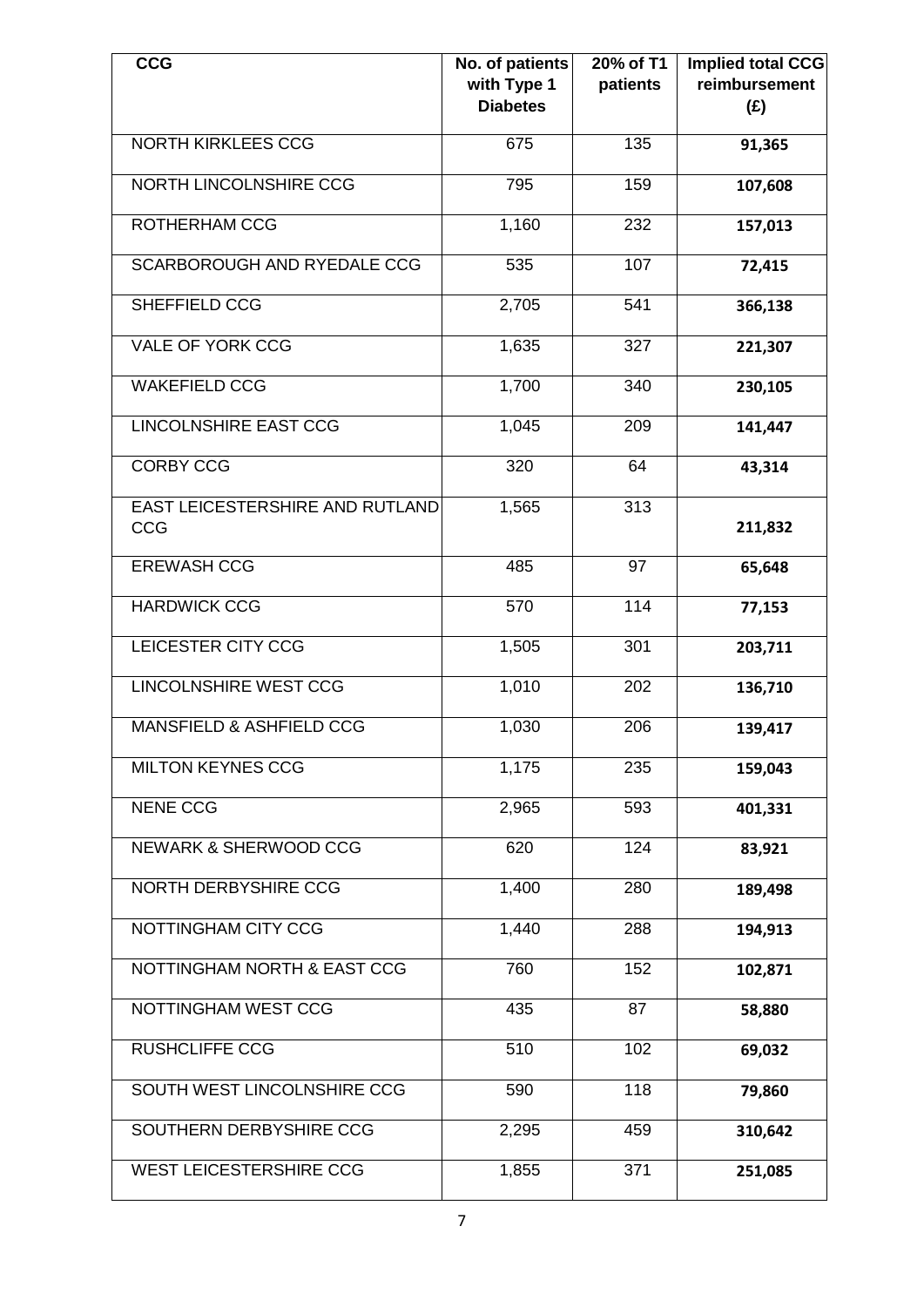| <b>CCG</b>                                    | No. of patients<br>with Type 1<br><b>Diabetes</b> | 20% of T1<br>patients | <b>Implied total CCG</b><br>reimbursement<br>(E) |
|-----------------------------------------------|---------------------------------------------------|-----------------------|--------------------------------------------------|
| <b>CANNOCK CHASE CCG</b>                      | 670                                               | 134                   | 90,689                                           |
| <b>COVENTRY AND RUGBY CCG</b>                 | 2,005                                             | 401                   | 271,389                                          |
| <b>DUDLEY CCG</b>                             | 1,410                                             | 282                   | 190,852                                          |
| <b>EAST STAFFORDSHIRE CCG</b>                 | 680                                               | 136                   | 92,042                                           |
| <b>HEREFORDSHIRE CCG</b>                      | 775                                               | 155                   | 104,901                                          |
| NORTH STAFFORDSHIRE CCG                       | 990                                               | 198                   | 134,002                                          |
| <b>WARWICKSHIRE NORTH CCG</b>                 | 680                                               | 136                   | 92,042                                           |
| <b>REDDITCH &amp; BROMSGROVE CCG</b>          | 845                                               | 169                   | 114,376                                          |
| SANDWELL AND WEST BIRMINGHAM<br>CCG           | 2,235                                             | 447                   | 302,521                                          |
| <b>SHROPSHIRE CCG</b>                         | 1,430                                             | 286                   | 193,559                                          |
| SE STAFFS & SEISDON PENINSULAR<br><b>CCG</b>  | $\overline{775}$                                  | 155                   | 104,901                                          |
| SOUTH WARWICKSHIRE CCG                        | 1,020                                             | 204                   | 138,063                                          |
| <b>SOUTH WORCESTER CCG</b>                    | 1,475                                             | 295                   | 199,650                                          |
| STAFFORD AND SURROUNDS CCG                    | 585                                               | $\overline{117}$      | 79,183                                           |
| <b>STOKE ON TRENT CCG</b>                     | 1,185                                             | 237                   | 160,397                                          |
| <b>TELFORD &amp; WREKIN CCG</b>               | 830                                               | 166                   | 112,345                                          |
| <b>WALSALL CCG</b>                            | 1,200                                             | 240                   | 162,427                                          |
| <b>WOLVERHAMPTON CCG</b>                      | 1,255                                             | 251                   | 169,872                                          |
| <b>WYRE FOREST CCG</b>                        | 555                                               | 111                   | 75,123                                           |
| <b>BEDFORDSHIRE CCG</b>                       | 2,020                                             | 404                   | 273,419                                          |
| <b>CAMBRIDGESHIRE AND</b><br>PETERBOROUGH CCG | 4,070                                             | 814                   | 550,899                                          |
| <b>EAST AND NORTH HERTFORDSHIRE</b><br>CCG    | 2,710                                             | $\overline{542}$      | 366,815                                          |
| <b>IPSWICH AND EAST SUFFOLK CCG</b>           | 1,935                                             | 387                   | 261,914                                          |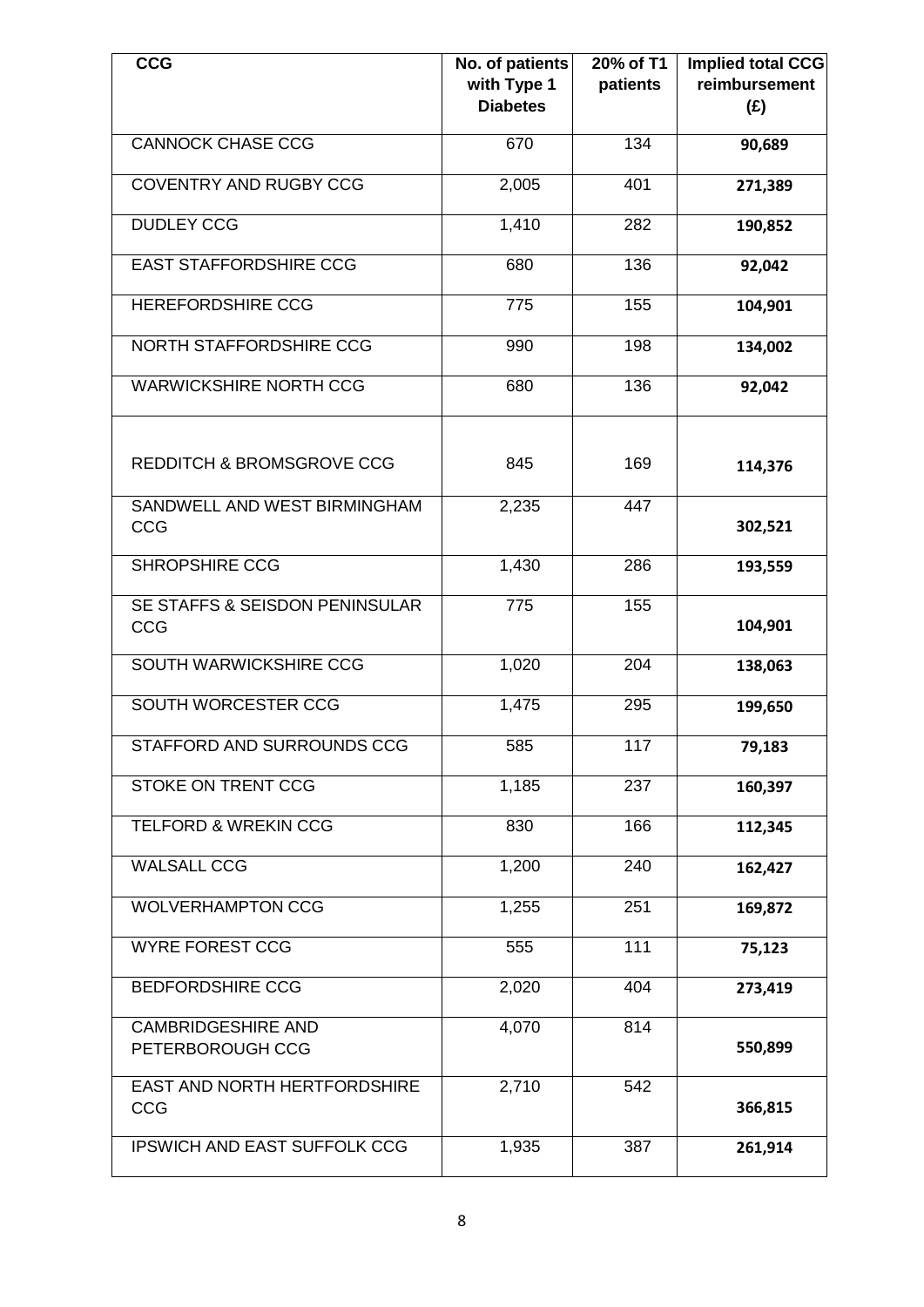| <b>CCG</b>                              | No. of patients<br>with Type 1<br><b>Diabetes</b> | $20%$ of T1<br>patients | Implied total CCG<br>reimbursement<br>(E) |
|-----------------------------------------|---------------------------------------------------|-------------------------|-------------------------------------------|
| <b>GREAT YARMOUTH &amp; WAVENEY CCG</b> | 1,145                                             | 229                     | 154,983                                   |
| <b>HERTS VALLEYS CCG</b>                | 2,610                                             | 522                     | 353,279                                   |
| <b>LUTON CCG</b>                        | 805                                               | 161                     | 108,962                                   |
| <b>MID ESSEX CCG</b>                    | 1,915                                             | 383                     | 259,207                                   |
| <b>NORTH EAST ESSEX CCG</b>             | 1,685                                             | 337                     | 228,075                                   |
| <b>NORTH NORFOLK CCG</b>                | 840                                               | 168                     | 113,699                                   |
| NORWICH CCG                             | 1,100                                             | 220                     | 148,892                                   |
| <b>SOUTH NORFOLK CCG</b>                | 890                                               | 178                     | 120,467                                   |
| <b>THURROCK CCG</b>                     | 620                                               | 124                     | 83,921                                    |
| <b>WEST ESSEX CCG</b>                   | 1,255                                             | 251                     | 169,872                                   |
| <b>WEST NORFOLK CCG</b>                 | 945                                               | 189                     | 127,911                                   |
| <b>WEST SUFFOLK CCG</b>                 | 1,145                                             | 229                     | 154,983                                   |
| <b>BARKING &amp; DAGENHAM CCG</b>       | 570                                               | 114                     | 77,153                                    |
| <b>BARNET CCG</b>                       | 1,220                                             | 244                     | 165,134                                   |
| <b>BEXLEY CCG</b>                       | 910                                               | 182                     | 123,174                                   |
| <b>BRENT CCG</b>                        | 995                                               | 199                     | 134,679                                   |
| <b>BROMLEY CCG</b>                      | 1,430                                             | 286                     | 193,559                                   |
| <b>CAMDEN CCG</b>                       | 700                                               | 140                     | 94,749                                    |
| <b>CITY AND HACKNEY CCG</b>             | 900                                               | 180                     | 121,820                                   |
| <b>CROYDON CCG</b>                      | 1,285                                             | 257                     | 173,932                                   |
| <b>EALING CCG</b>                       | 1,345                                             | 269                     | 182,054                                   |
| <b>ENFIELD CCG</b>                      | 895                                               | 179                     | 121,144                                   |
| <b>HOUNSLOW CCG</b>                     | 1,010                                             | 202                     | 136,710                                   |
| <b>GREENWICH CCG</b>                    | 925                                               | 185                     | 125,204                                   |
| HAMMERSMITH AND FULHAM CCG              | 840                                               | 168                     | 113,699                                   |
| <b>HARINGEY CCG</b>                     | 760                                               | 152                     | 102,871                                   |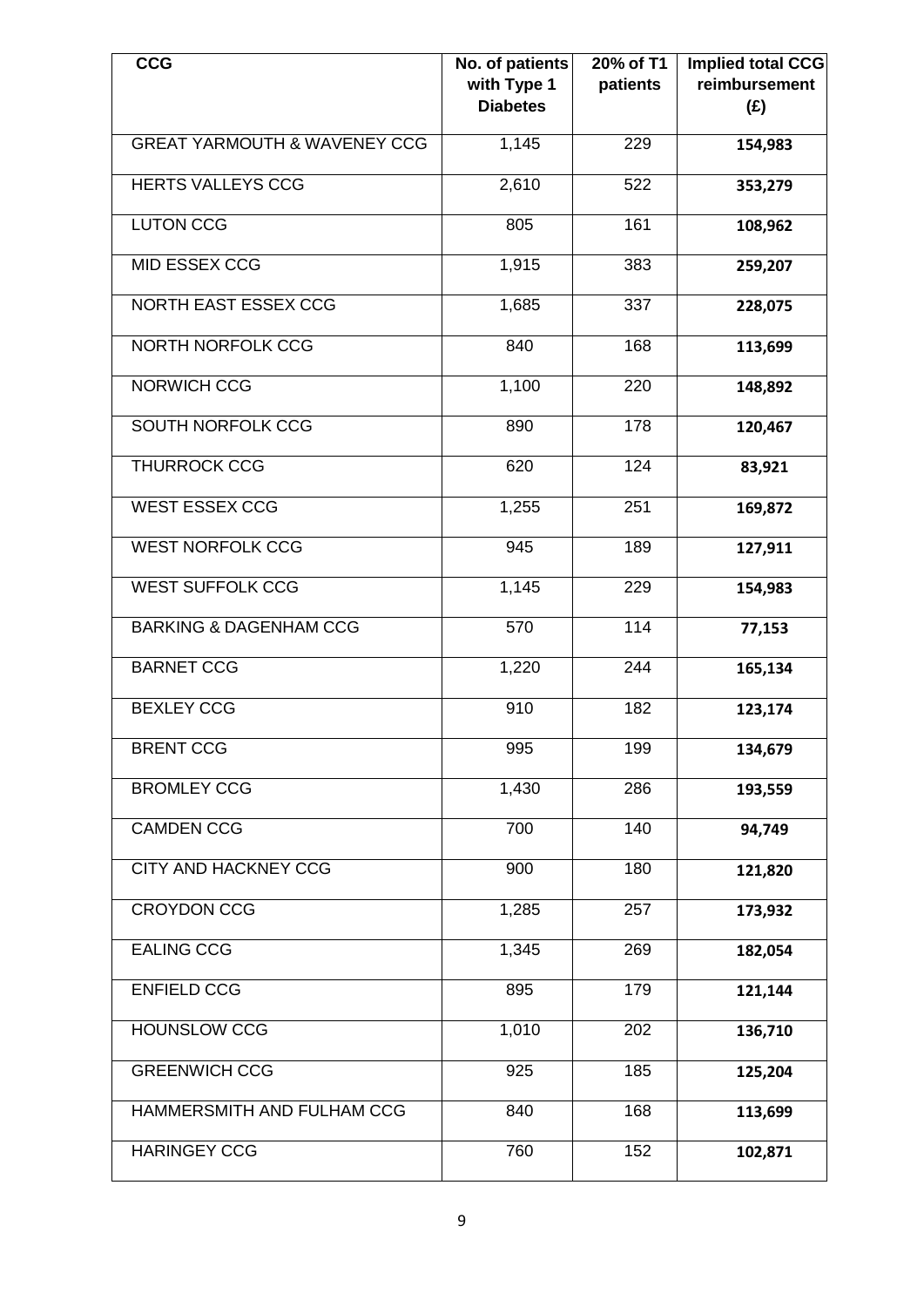| <b>CCG</b>                                     | No. of patients<br>with Type 1 | 20% of T1<br>patients | Implied total CCG<br>reimbursement |
|------------------------------------------------|--------------------------------|-----------------------|------------------------------------|
|                                                | <b>Diabetes</b>                |                       | (E)                                |
| <b>HARROW CCG</b>                              | 745                            | 149                   | 100,840                            |
| <b>HAVERING CCG</b>                            | 1,120                          | 224                   | 151,599                            |
| <b>HILLINGDON CCG</b>                          | 1,105                          | 221                   | 149,568                            |
| <b>ISLINGTON CCG</b>                           | 760                            | 152                   | 102,871                            |
| <b>KINGSTON CCG</b>                            | 685                            | 137                   | 92,719                             |
| <b>LAMBETH CCG</b>                             | 1,215                          | $\overline{243}$      | 164,458                            |
| <b>LEWISHAM CCG</b>                            | 970                            | 194                   | 131,295                            |
| <b>NEWHAM CCG</b>                              | 870                            | 174                   | 117,760                            |
| <b>REDBRIDGE CCG</b>                           | 860                            | 172                   | 116,406                            |
| <b>RICHMOND CCG</b>                            | 675                            | 135                   | 91,365                             |
| SOUTHWARK CCG                                  | 940                            | 188                   | 127,235                            |
| <b>MERTON CCG</b>                              | 710                            | 142                   | 96,103                             |
| <b>SUTTON CCG</b>                              | $\overline{710}$               | 142                   | 96,103                             |
| <b>TOWER HAMLETS CCG</b>                       | 780                            | 156                   | 105,578                            |
| <b>WALTHAM FOREST CCG</b>                      | 980                            | 196                   | 132,649                            |
| <b>WANDSWORTH CCG</b>                          | 1,170                          | 234                   | 158,367                            |
| WEST LONDON (K&C & QPP) CCG                    | 830                            | 166                   | 112,345                            |
| <b>CENTRAL LONDON (WESTMINSTER)</b><br>CCG     | 655                            | 131                   | 88,658                             |
| <b>ASHFORD CCG</b>                             | 640                            | 128                   | 86,628                             |
| <b>BRIGHTON &amp; HOVE CCG</b>                 | 1,315                          | 263                   | 177,993                            |
| CANTERBURY AND COASTAL CCG                     | 1,155                          | 231                   | 156,336                            |
| EASTBOURNE, HAILSHAM AND<br><b>SEAFORD CCG</b> | 865                            | $\overline{173}$      | 117,083                            |
| COASTAL WEST SUSSEX CCG                        | 2,340                          | 468                   | 316,733                            |
| <b>CRAWLEY CCG</b>                             | 540                            | 108                   | 73,092                             |
| DARTFORD, GRAVESHAM AND<br><b>SWANLEY CCG</b>  | 1,215                          | 243                   | 164,458                            |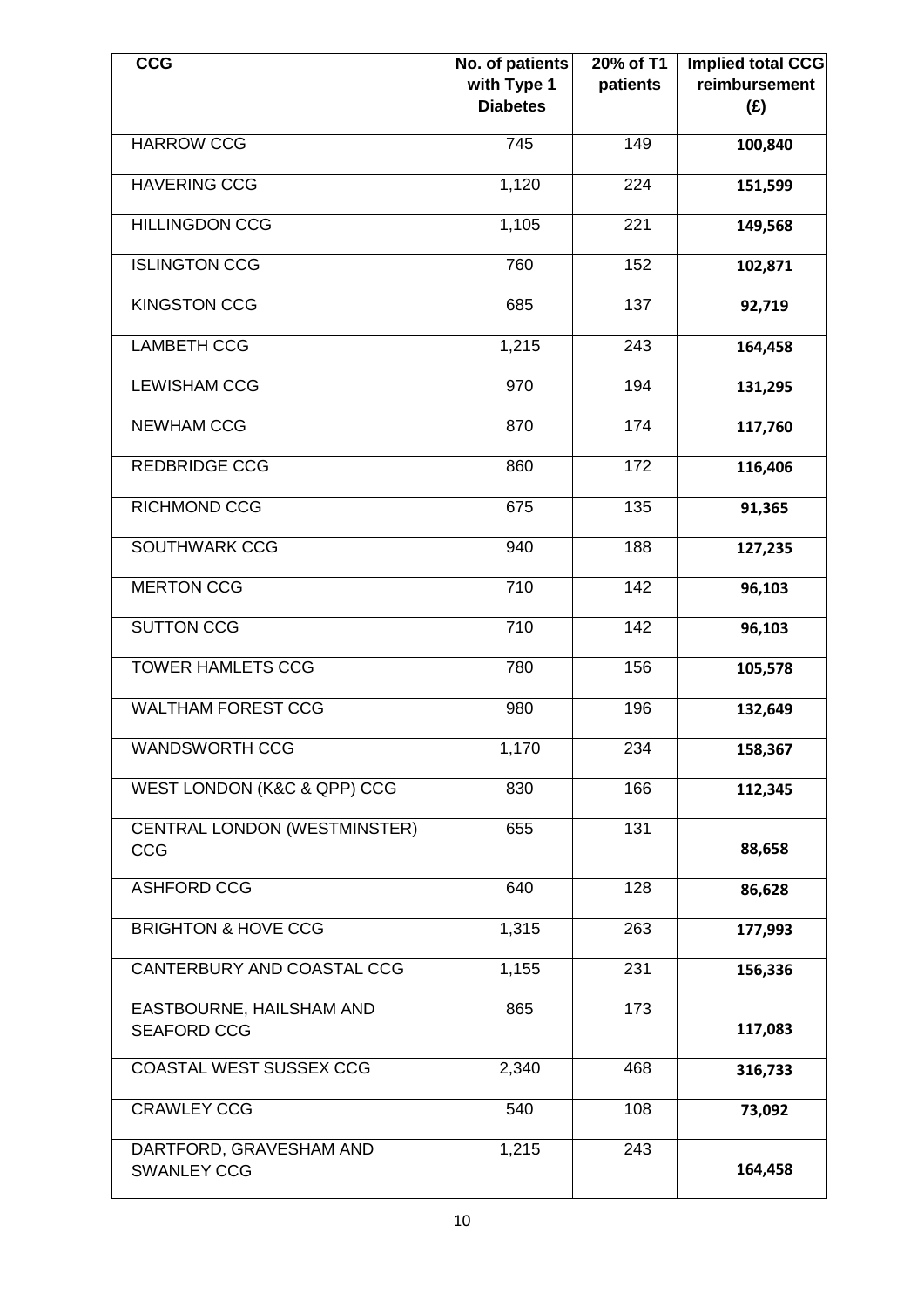| <b>CCG</b>                          | No. of patients<br>with Type 1<br><b>Diabetes</b> | 20% of T1<br>patients | Implied total CCG<br>reimbursement<br>(E) |
|-------------------------------------|---------------------------------------------------|-----------------------|-------------------------------------------|
| <b>EAST SURREY CCG</b>              | 690                                               | 138                   | 93,396                                    |
| GUILDFORD AND WAVERLEY CCG          | 900                                               | 180                   | 121,820                                   |
| <b>HASTINGS &amp; ROTHER CCG</b>    | 860                                               | 172                   | 116,406                                   |
| <b>MEDWAY CCG</b>                   | 1,410                                             | 282                   | 190,852                                   |
| HORSHAM AND MID SUSSEX CCG          | 1,045                                             | 209                   | 141,447                                   |
| <b>NORTH WEST SURREY CCG</b>        | 1,405                                             | 281                   | 190,175                                   |
| SOUTH KENT COAST CCG                | 1,050                                             | 210                   | 142,124                                   |
| <b>SURREY HEATH CCG</b>             | 385                                               | 77                    | 52,112                                    |
| <b>SWALE CCG</b>                    | 495                                               | 99                    | 67,001                                    |
| <b>THANET CCG</b>                   | 655                                               | 131                   | 88,658                                    |
| <b>NORTH HAMPSHIRE CCG</b>          | 1,015                                             | 203                   | 137,386                                   |
| FAREHAM AND GOSPORT CCG             | 835                                               | 167                   | 113,022                                   |
| <b>ISLE OF WIGHT CCG</b>            | 830                                               | 166                   | 112,345                                   |
| <b>OXFORDSHIRE CCG</b>              | 2,930                                             | 586                   | 396,593                                   |
| PORTSMOUTH CCG                      | 905                                               | 181                   | 122,497                                   |
| SOUTH EASTERN HAMPSHIRE CCG         | 940                                               | 188                   | 127,235                                   |
| <b>SOUTHAMPTON CCG</b>              | 1,190                                             | 238                   | 161,074                                   |
| <b>WEST HAMPSHIRE CCG</b>           | 2,520                                             | 504                   | 341,097                                   |
| BATH AND NORTH EAST SOMERSET<br>CCG | 945                                               | 189                   | 127,911                                   |
| DORSET CCG                          | 3,595                                             | 719                   | 486,605                                   |
| <b>GLOUCESTERSHIRE CCG</b>          | 2,930                                             | 586                   | 396,593                                   |
| <b>KERNOW CCG</b>                   | 3,215                                             | 643                   | 435,170                                   |
| SOMERSET CCG                        | 2,695                                             | 539                   | 364,784                                   |
| <b>SWINDON CCG</b>                  | 1,045                                             | 209                   | 141,447                                   |
| <b>WIRRAL CCG</b>                   | 1,640                                             | 328                   | 221,984                                   |
| NEWCASTLE GATESHEAD CCG             | 2,395                                             | 479                   | 324,178                                   |